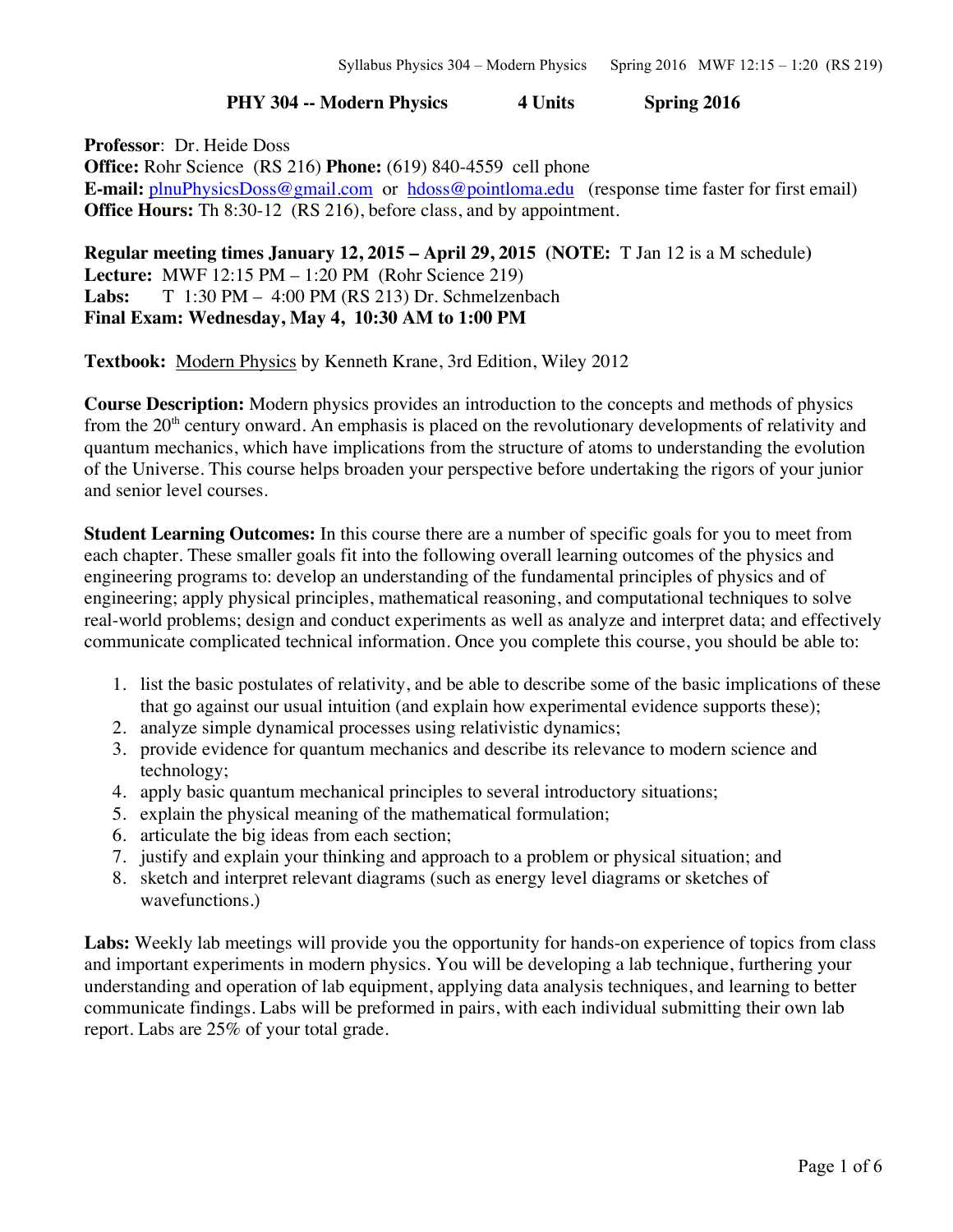**Pre-class Assignments:** Each day of class there will be three questions to answer electronically. These will be due by 9:00 AM the day of class. Your responses to the pre-class questions are graded as follows:  $2 =$  demonstrates reading of material and thinking about material; 1 = room for improvement; 0 = unsatisfactory. Pre-class comprises 5% of your grade.

**Homework:** Problems will be assigned throughout the course, and is essential to your learning the material. Problems in this course are largely analytic but will be complemented by computational methods. Problems should be worked neatly in clear logical steps. Solutions should be clear enough that one of your peers could easily follow what you did if they had not worked the problem before. Homework comprises 20% of your grade. HW sets are due at the beginning of class.

**Collaboration:** Scientists and engineers collaborate, and I expect and encourage you to collaborate with your peers while working on homework and labs, however your work should be your own. The guideline is that you should have no trouble explaining or repeating the work you turn in. No homework solutions should look identical.

**Tests:** There will be four in-class tests during the semester, each worth 8% of your grade. Tests make a total of 32% of your grade.

**Final Exam:** The final is set for **Thursday, May 7, 10:30 AM to 1:00 PM.** Successful completion of this class requires taking the final examination **on its scheduled day**. The final comprises 18% of your total grade.

| <b>Component</b> | Weight                    |
|------------------|---------------------------|
| Pre-Class        | $5\%$                     |
| Homework         | 20%                       |
| Lab              | 25%                       |
| Tests $(4)$      | 32%<br>(equally weighted) |
| Final Exam       | 18%                       |

**Course Grade:** The points you receive during the course are weighted accordingly:

The grade you earn in this course is based on the following scale:

| A       |          | $B+$      | B          | $B -$                 | $C+$          | $\overline{C}$        |                    |                       |          |         |
|---------|----------|-----------|------------|-----------------------|---------------|-----------------------|--------------------|-----------------------|----------|---------|
| $S \ge$ | 91.5     | 89.5      | 86.5       | 81.5                  | 79.5          | 76.5                  | 71.5               | 69.5                  | 66.5     | 61.5    |
| 91.5    | $>S\geq$ | $S_{\ge}$ | $ {}_{>S}$ | $\rightarrow$ S $\ge$ | $\frac{1}{5}$ | $\Rightarrow$ S $\ge$ | $\mathsf{S}_{\ge}$ | $\Rightarrow$ S $\ge$ | $>S\geq$ | $>S\ge$ |
|         | 89.5     | 86.5      | 81.5       | 79.5                  | 76.5          | 71.5                  | 69.5               | 66.5                  | 61.5     | 59.5    |

**Attendance and Participation:** Regular and punctual attendance at all classes is considered essential. Some activities through this course occur only during class time and cannot be made-up. Let me know in advance if you must miss class. Attendance is one factor used in determining borderline grades. If absences become excessive, you will be required to meet with me and the situation will be dealt with on a case-by-case basis.

**Academic Integrity and Honesty:** All students are expected to uphold the highest standards of honesty and integrity in their academic work. Cheating or plagiarism may result at a minimum in failure on the assignment and may result in an automatic failure in this course. Students should demonstrate academic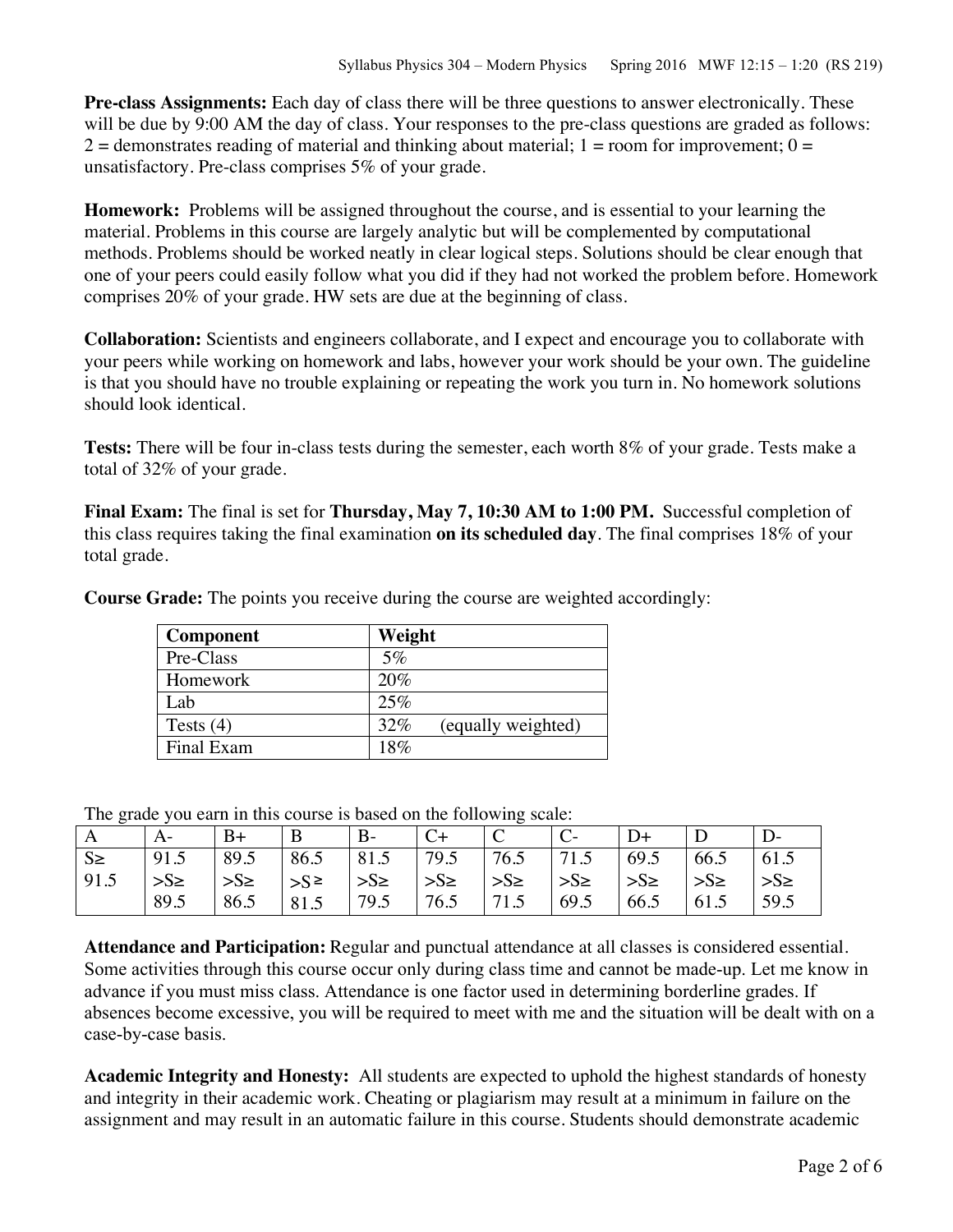honesty by doing original work and by giving appropriate credit to the ideas of others. As explained in the university catalog, academic dishonesty is the act of presenting information, ideas, and/or concepts as one's own when in reality they are the results of another person's creativity and effort. Violations of university academic honesty include cheating, plagiarism, falsification, aiding the academic dishonesty of others, or malicious misuse of university resources. A faculty member who believes a situation involving academic dishonesty has been detected may assign a failing grade for a) that particular assignment or examination, and/or b) the course following the procedure in the university catalog. Students may appeal also using the procedure in the university catalog. See the university catalog, Academic Policies for further information.

**Academic Accommodations**: While all students are expected to meet the minimum academic standards for completion of this course as established by the instructor, students with disabilities may require academic accommodations. At Point Loma Nazarene University, students requesting academic accommodations must file documentation with the Disability Resource Center (DRC), located in the Bond Academic Center. Once the student files documentation, the Disability Resource Center will contact the student's instructors and provide written recommendations for reasonable and appropriate accommodations to meet the individual needs of the student. See Academic Policies in the undergraduate academic catalog. This policy assists the university in its commitment to full compliance with Section 504 of the Rehabilitation Act of 1973, the Americans with Disabilities (ADA) Act of 1990, and ADA Amendments Act of 2008, all of which prohibit discrimination against students with disabilities and guarantees all qualified students equal access to and benefits of PLNU programs and activities.

**FERPA Policy:** In compliance with federal law, neither PLNU student ID nor social security number should be used in publicly posted grades or returned sets of assignments without student written permission. This class will meet the federal requirements by distributing grades and papers individually. Also, in compliance with FERPA, you will be the only person given information about your progress in this class unless you have designated others to receive it in the "Information Release" section of the student portal. See Policy Statements in the undergrad academic catalog.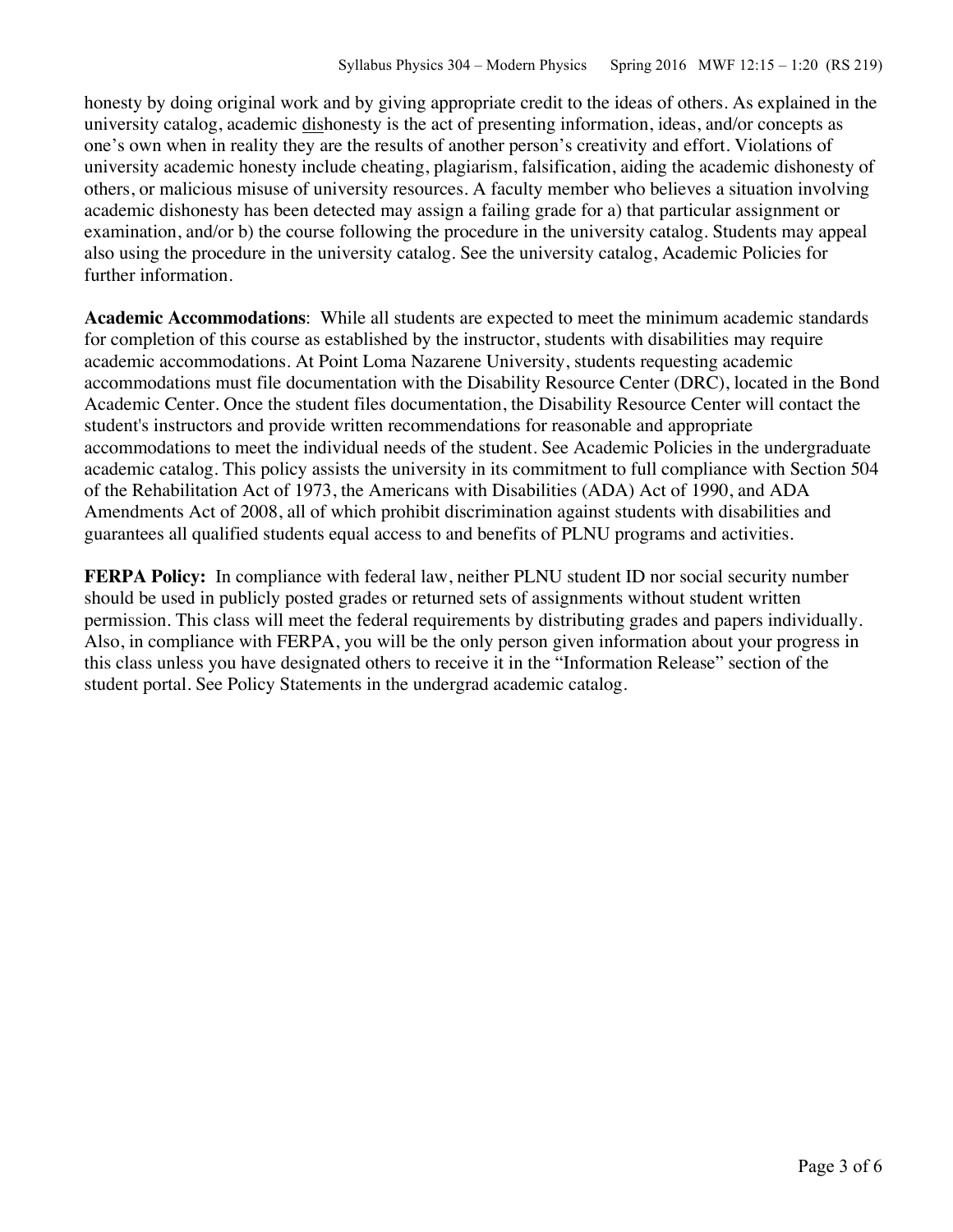## **Tentative Syllabus – subject to updates**

## **Note: time spent outside of class should be between 2 and 3 hours per credit hour per week.**

Pre-class assignments on Canvas by 9:00 AM, unless otherwise noted; HW due every Friday at 12:15 PM

| <b>Date</b>          | <b>Topics and Readings</b>         | <b>Assignments</b>                    | Labs $(T)$                          |
|----------------------|------------------------------------|---------------------------------------|-------------------------------------|
| 1/12/16              | Intro; Classical Physics and its   | pre-class1                            |                                     |
| $T = M$              | limitations Ch 1.1-1.4             | (due $1/12/2016 - 10$ pm)             |                                     |
| schedule             |                                    |                                       | <b>NO LAB FIRST WEEK</b>            |
| 1/13/16              | Intro; Classical Physics and its   | pre-class 2 due                       |                                     |
| W                    | limitations Ch 1.1-1.4             |                                       |                                     |
|                      | Special Relativity Ch 2.1-2.2      |                                       |                                     |
| 1/15/16              | Special Relativity Ch 2.3-2.4      | pre-class 3 due                       |                                     |
| $\mathbf{F}$         |                                    | HW 1 due                              |                                     |
| 1/18/16              | No Classes -                       |                                       | $\overline{R1}$ Lab 1: Intro to Lab |
| M                    | <b>Martin Luther King Day</b>      |                                       | Working with Data and               |
|                      |                                    |                                       | LaTex Tutorial                      |
| 1/20/16              | Special Relativity Ch 2.5-2.6      | pre-class 4 due                       |                                     |
| W                    | Group Work: Special Relativity     |                                       |                                     |
|                      | Exercise                           |                                       |                                     |
| 1/22/16              | Special Relativity Ch 2.7-2.9      | pre-class 5 due                       |                                     |
| F                    |                                    | HW 2 due                              |                                     |
| 1/25/16              | <b>Guest Speaker</b>               | pre-class 6 (on Ch $3.\overline{1}$ - | <b>ROTATION 1 Labs-</b>             |
| M                    | Make sure you have read chapter    | $3.2)$ due                            | Groups will rotate                  |
|                      | 3.1-3.3 before you do the preclass |                                       | through the following 5             |
| 1/27/16              | Particle like properties of EM     | pre-class 7 due                       | labs over the next 6                |
| W                    | radiation Ch 3.1-3.3               |                                       | weeks.                              |
| 1/29/16              | Particle like properties of EM     | pre-class 8 due                       |                                     |
| F                    | radiation Ch 3.4-3.6               | HW 3 due                              | R1 L2: Measurement of               |
| 2/1/16               | Wavelike properties of particles   | pre-class 9 due                       | Speed of Light                      |
| M                    | $Ch 4.1 - 4.2$                     |                                       |                                     |
| 2/3/16               | Wavelike properties of particles   | pre-class 10 due                      | R1.L3 Wavelength                    |
| W                    | Ch 4.3-4.4                         |                                       | Measurement using a                 |
| 2/5/16               | Wavelike properties of particles   | pre-class 11 due                      | Michelson-Morely                    |
| F                    | Ch 4.5-4.7                         | HW 4 due                              | Interferometer                      |
| 2/8/16               | Review and catch up                | pre-class 12 due                      |                                     |
| M                    | --de Broglie worksheet?            |                                       | R1 L4: Photoelectric                |
| 2/10/16              | Exam 1 (Chapters 2-4)              | pre-class 13 due                      | Effect                              |
| W                    |                                    | (review)                              | R1 L5: Compton                      |
| 2/12/16              | Schrödinger's Equation Ch 5.1-5.3  | pre-class 14 due                      | Scattering                          |
| F                    |                                    | HW 5 due                              |                                     |
| 2/15/16              | Schrödinger's Equation Ch 5.4      | pre-class 15 due                      | R1 L6: Solar Spectrum               |
| M                    |                                    |                                       |                                     |
| 2/17/16              | Schrödinger's Equation Ch 5.5-5.6  | Pre-class 16 due                      |                                     |
| W                    | --Schrödinger Worksheet?           |                                       |                                     |
| 2/19/16              | Rutherford-Bohr Model Ch 6.1-6.3   | pre-class 17 due                      |                                     |
| F                    |                                    | HW 6 due                              |                                     |
| $\frac{2}{2}$ /22/16 | Rutherford-Bohr Model Ch 6.4-6.6   | pre-class 18 due                      |                                     |
| M                    |                                    |                                       |                                     |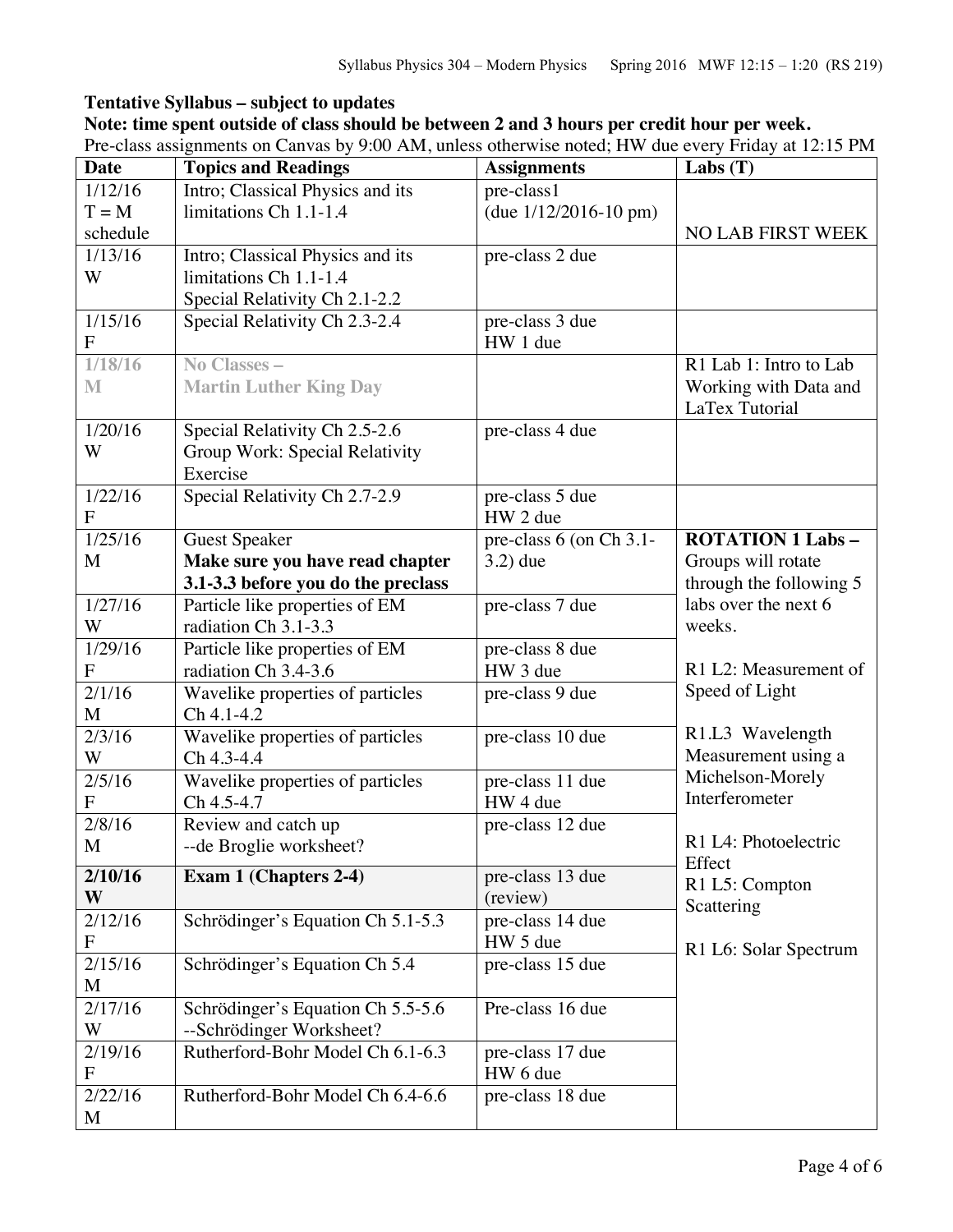| <b>Date</b>               | <b>Topics and Readings</b>                                       | <b>Assignments</b>                    | Labs $(T)$                                     |
|---------------------------|------------------------------------------------------------------|---------------------------------------|------------------------------------------------|
| 2/24/16                   | Rutherford-Bohr Model Ch 6.6-6.8                                 | pre-class 19 due                      |                                                |
| W                         |                                                                  |                                       |                                                |
| 2/26/16                   | Hydrogen atom Ch 7.1-7.3                                         | pre-class 20 due                      |                                                |
| $\overline{F}$            |                                                                  | HW 7 due                              |                                                |
| 2/29/16                   | Hydrogen atom Ch 7.4-7.5                                         | pre-class 21 due                      |                                                |
| M                         |                                                                  |                                       |                                                |
| 3/2/16                    | Hydrogen atom Ch 7.6-7.9                                         | pre-class 22 due                      |                                                |
| W                         |                                                                  |                                       |                                                |
| 3/4/16<br>$\mathbf{F}$    | Exam 2 (Ch 5-7)                                                  | pre-class 23 due (review)<br>HW 8 due |                                                |
| $3/7 - 11/16$             |                                                                  |                                       |                                                |
| 3/14/16                   | <b>No Classes - Spring Break</b><br>Many-electron atoms Ch 8.1-3 | pre-class 24 due                      | Lab 7: Quantum                                 |
| M                         | (Mid semester grades)                                            |                                       | <b>Tunneling Exercise</b>                      |
| 3/16/16                   | Many-electron atoms Ch 8.4-5                                     | pre-class 25 due                      |                                                |
| W                         |                                                                  |                                       |                                                |
| 3/18/16                   | Many-electron atoms Ch 8.6-7; 9.1                                | pre-class 26 due                      |                                                |
| $\boldsymbol{F}$          |                                                                  | HW 9 due                              |                                                |
| 3/21/16                   | Molecular Structure Ch 9.2-9.3                                   | pre-class 27 due                      | <b>ROTATION 2 Labs</b>                         |
| M                         |                                                                  |                                       | Groups will rotate                             |
| 3/23/16                   | Molecular Structure Ch 9.4-9.6                                   | pre-class 28 due                      | through the following 5                        |
| W                         |                                                                  | HW 10 due                             | labs over the next 6                           |
| $3/25 - 28/16$            | <b>No Classes - Easter Recess</b>                                |                                       | weeks.                                         |
| 3/30/16                   | Statistical physics Ch 10.1-10.3                                 | pre-class 29 due                      |                                                |
| W                         |                                                                  |                                       | R <sub>2</sub> L <sub>8</sub> : Franck-Hertz   |
| 4/1/16                    | Statistical physics Ch 10.4-10.7                                 | pre-class 30 due                      | Experiment                                     |
| $\mathbf{F}$              |                                                                  | HW 11 due                             |                                                |
| 4/4/16                    | Exam 3 (Ch 8-10)                                                 | pre-class 31 due                      | R <sub>2</sub> L <sub>9</sub> : Emission       |
| $\mathbf{M}$              |                                                                  |                                       | Spectrum of Hydrogen                           |
| 4/6/16                    | Solid State Ch 11.1-11.4.4                                       | pre-class 32 due                      | & Spectral Analysis                            |
| W                         |                                                                  |                                       |                                                |
| 4/8/16                    | Solid State Ch 11.4-11.8                                         | pre-class 33 due                      | R <sub>2</sub> L <sub>10</sub> : Sodium Lab    |
| $\mathbf F$               |                                                                  | HW 12 due                             |                                                |
| 4/11/16                   | Nuclear structure and radioactivity                              | pre-class 34 due                      | R <sub>2</sub> L <sub>11</sub> : cloud chamber |
| M                         | Ch 12.1-12.5                                                     |                                       | R <sub>2</sub> L <sub>12</sub> : nuclear       |
| 4/13/16                   | Nuclear structure and radioactivity                              | pre-class 35 due                      |                                                |
| W                         | Ch 12.6-12.9                                                     |                                       |                                                |
| 4/15/16                   | Nuclear structure and radioactivity                              | pre-class 36 due                      |                                                |
| $\mathbf F$               | Ch 12.6-12.10                                                    | HW 13 due                             |                                                |
| 4/18/16                   | Elementary Particles Ch 14.1-3                                   | pre-class 37 due                      |                                                |
| M                         |                                                                  |                                       |                                                |
| 4/20/16<br>W              | Elementary Particles Ch 14.4-6                                   | pre-class 38 due                      |                                                |
| 4/22/16                   |                                                                  |                                       |                                                |
| $\boldsymbol{\mathrm{F}}$ | Elementary Particles Ch 14.6-8                                   | pre-class 39 due<br>HW 14 due         |                                                |
| 4/25/16                   | Review                                                           | pre-class 40 due (review)             |                                                |
| M                         |                                                                  |                                       |                                                |
|                           |                                                                  |                                       |                                                |